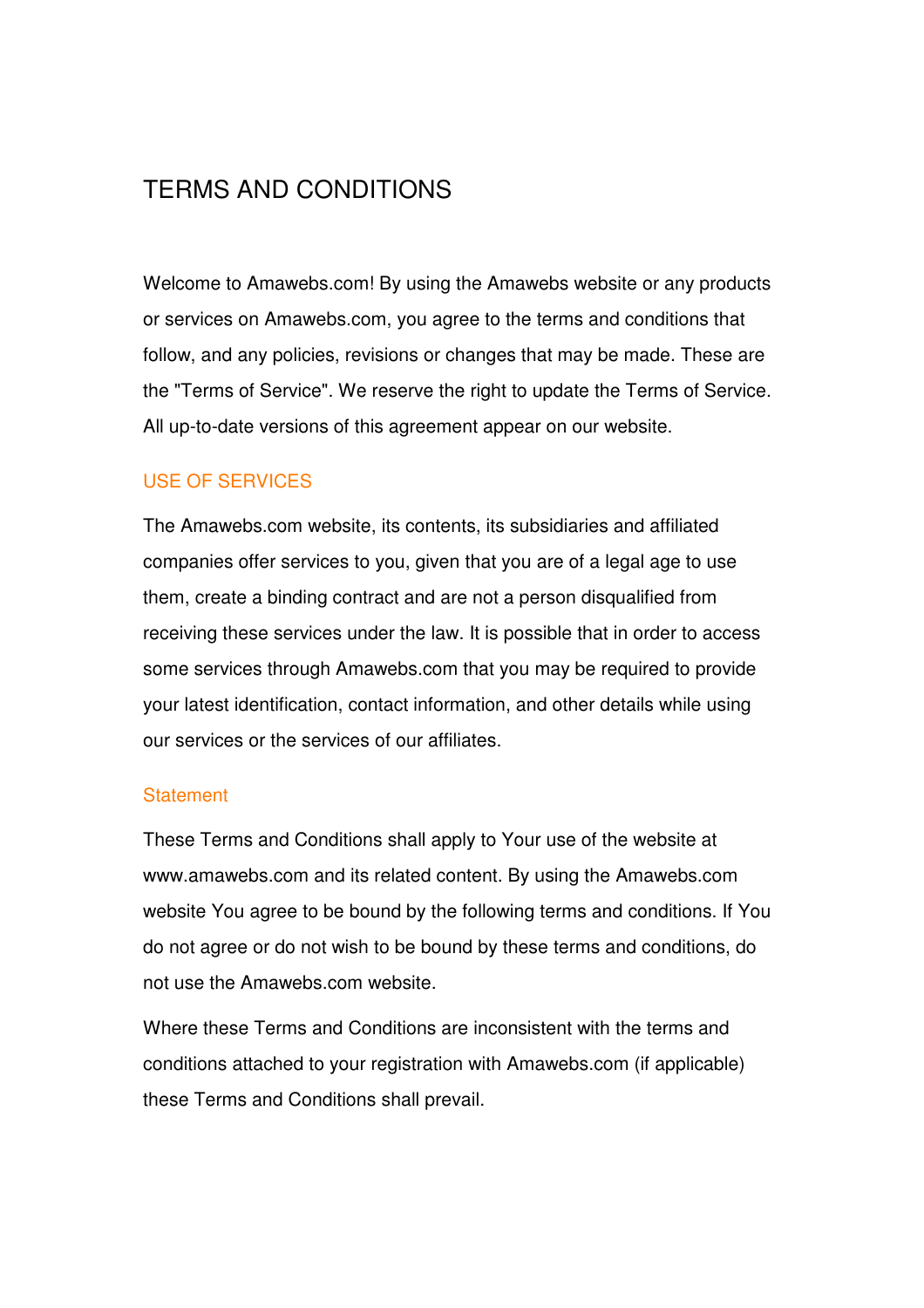We may change these Terms and Conditions from time to time and so you should check these regularly. Your use of the Amawebs.com website will be deemed an acceptance of the terms existing at that time.

As part of Our commitment to ensuring the Amawebs.com website is one You want to visit time and time again We welcome your comments on any of the policies or rules set out below. To contact Us please use the Feedback Form on the Amarillasinternet.com website.

#### 1. Definitions

"You" means you, the user of the Amawebs.com website and "Your" shall be interpreted accordingly. "We/Us" means Amawebs.com and "Our" shall be interpreted accordingly. Amawebs.com shall have the meaning as set out above. "User Information" means the personal details which may be provided by You to Us via the Amawebs.com site. "Users" means the users of the Amawebs.com site collectively and/or individually as the context admits. "Website" means a site on the World Wide Web.

#### 2. Acceptable Use

You agree that any use by You of the Amawebs.com website shall be in accordance with the following conditions:

2.1 You will not post or transmit through the Amawbs.com website any defamatory, threatening, obscene, harmful, pornographic or otherwise illegal material or material which would violate or infringe in any way upon our rights or those of others (including intellectual property rights, rights of confidentiality, or rights of privacy) or cause distress or inconvenience. You must not express opinions that are vulgar, crude, sexist, racist or otherwise offensive. Always treat other Users with respect.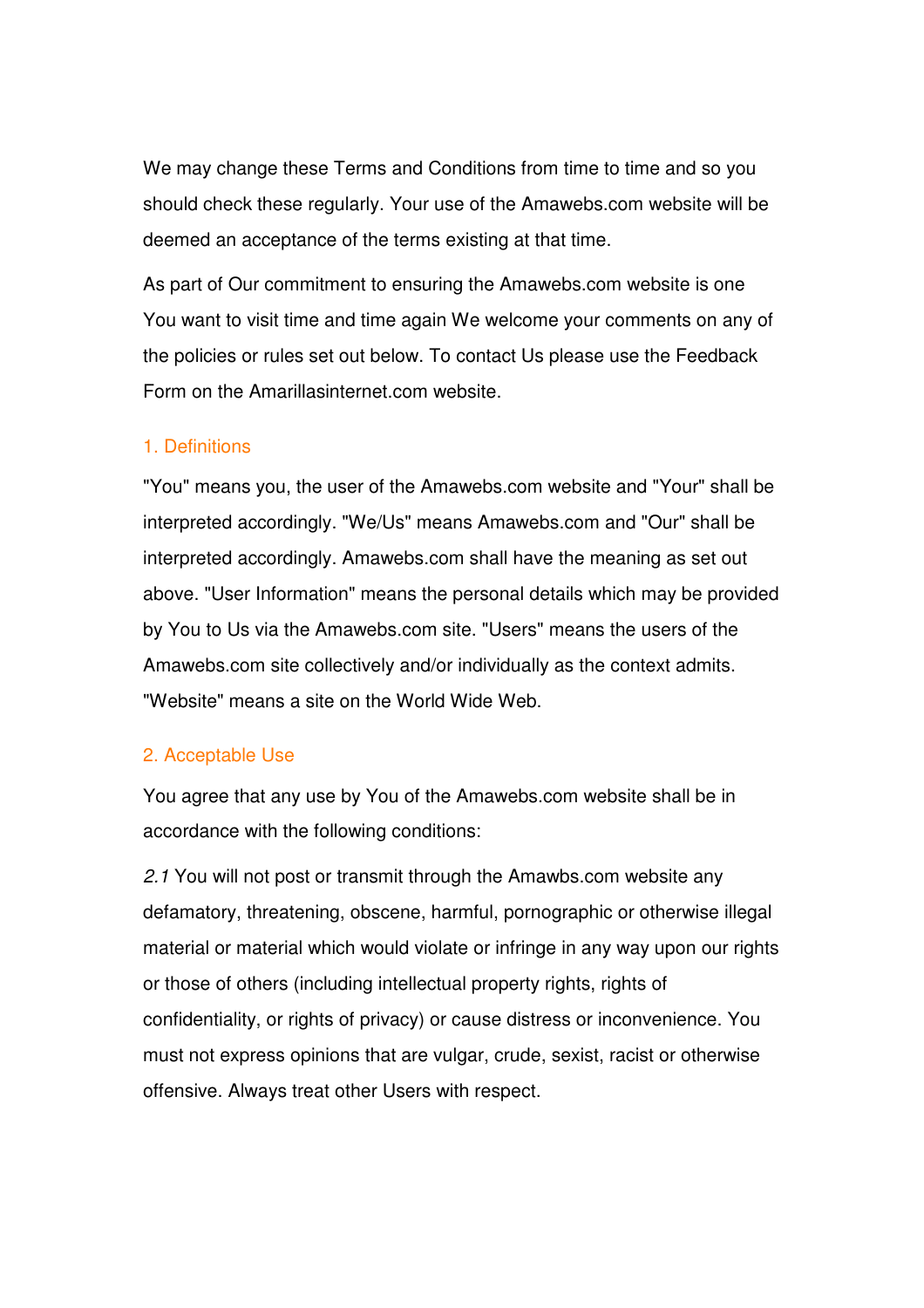2.2 You will not post or otherwise make available on the Amawebs.com website any material which You do not own without the express permission of the owner of the material.

2.3 You will not copy, download, reproduce, republish, frame, broadcast, transmit in any manner whatsoever, any material on the Amawebs.com site except as is strictly necessary for Your own personal non-commercial home use.

2.4 You will abide by the specific rules of any competition or promotion that You participate in on or via the Amawebs.com site.

2.5 You will not do anything that affects the operability or security of the Amawebs.com site or causes unreasonable inconvenience or offence or disruption to our staff.

2.6 You will not impersonate any person or entity, or misrepresent your affiliation with a person or entity.

2.7 Misrepresent your account or website as a Amawebs.com service.

#### 3. Third Party Websites

3.1 You acknowledge and agree that We are not responsible for the availability of any third party Websites or material You access through the Amawebs.com site.

3.2 We do not endorse and shall not be held responsible or liable for any content, advertising, products or services on or available from such Websites or material.

3.3 Any dealings between You and any third party advertisers or merchants found on or via the Amawebs.com website, including payment for and delivery of products, services and any other terms, conditions, warranties or representations associated with such dealings, are made between You and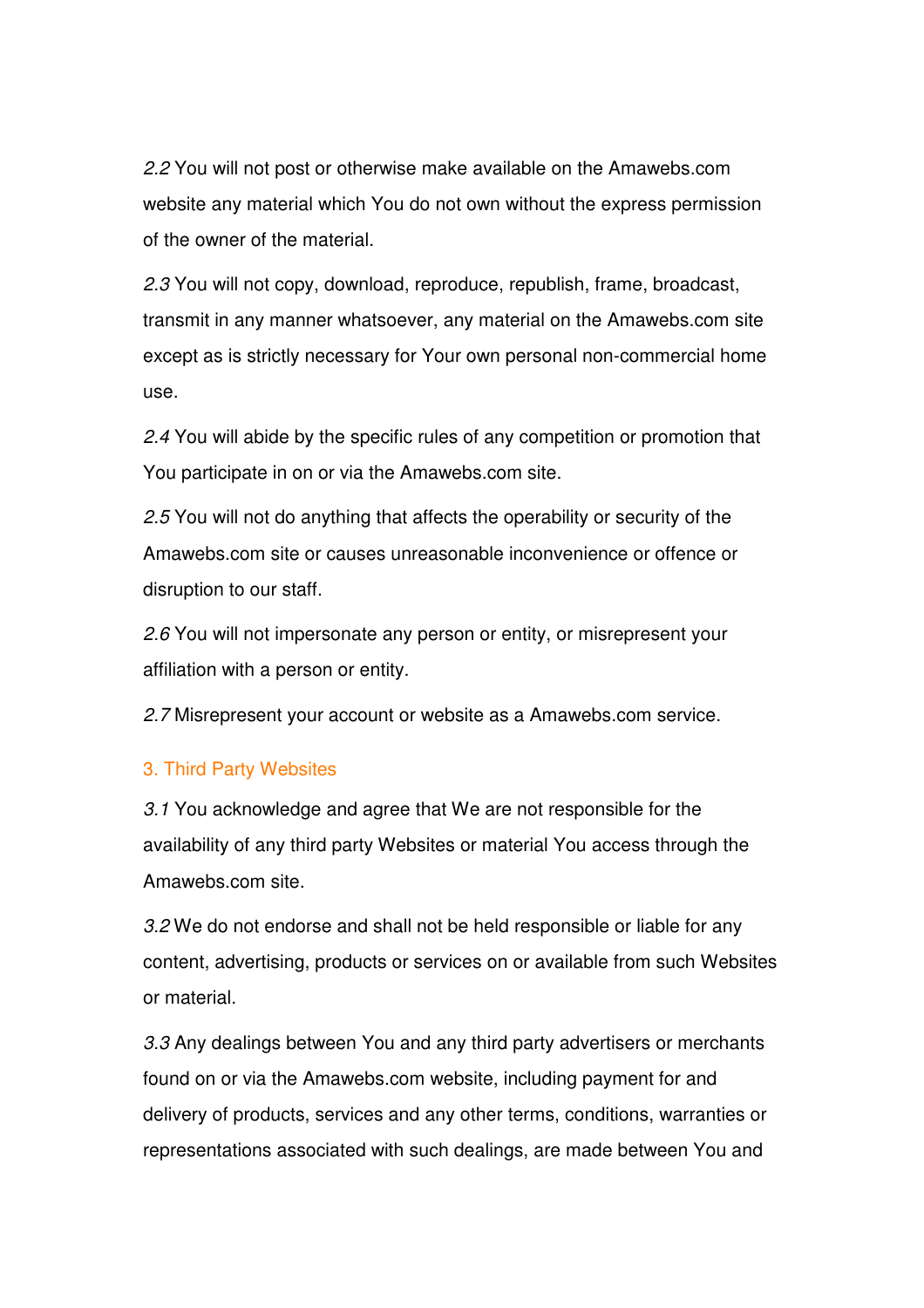the relevant advertiser or merchant. Therefore, We are not responsible or liable for any loss or damage of any kind incurred as the result of any such dealings.

#### 4. Intellectual Property

4.1 All copyright, trade marks and all other intellectual property rights in all material or content supplied as part of the Amawebs.com website shall remain at all times vested in Us or Our licensors. You are permitted to use this material or content only as expressly authorised in writing by Us or Our licensors. You will not, and You will not assist or facilitate any third party to, copy, reproduce, transmit, distribute, frame, commercially exploit or create derivative works of such material or content.

4.2 If You become aware of any such distribution or commercial exploitation, You agree to notify Us immediately.

#### 5. Liability for and information provided on the Amawebs.com website

5.1 Material which is posted on any bulletin boards or chat forums is written by Users and We are not responsible for and do not endorse such material. We reserve the right to monitor the contributions made and may respond to or comment upon communications made by You and edit, refuse to post, or remove any content from the bulletin boards and chat forums in our absolute discretion. No failure to remove particular material constitutes an endorsement or acceptance of it by Us.

5.2 We will not be held responsible or liable for the content, accuracy, timing or reliability of any information or statements contained within the Amawebs.com website, or for statements, advice and/or opinions made or given by Users on the bulletin boards and chat forums (except as required by law). If You have any claim arising from the actions or statements of another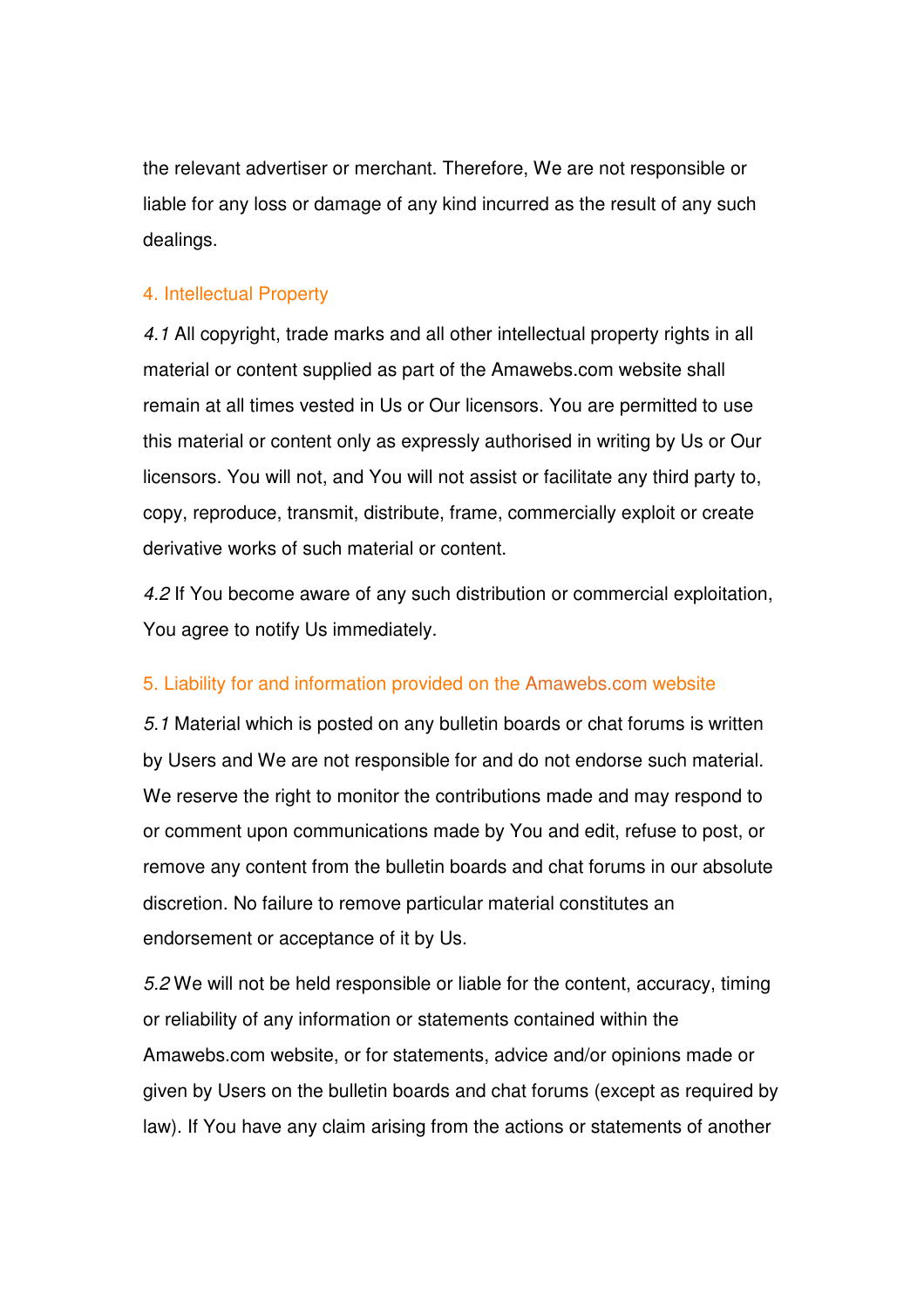User, You agree to pursue such a claim only against that User and not from Us.

5.3 We will endeavour to provide the Amawebs.com website using all reasonable care. Except as required by law, We will not be responsible or liable for the quality, accuracy or fitness for a particular purpose of the Amawebs.com website and do not promise that the material contained in the Amawebs.com website, or any of the functions contained in the Amawebs.com website or its server will operate without interruption or delay or will be error free, free of viruses or bugs or is compatible with any other software or material.

5.4 We will not be liable for any death or personal injury caused by Your negligence. We will not be responsible or liable to You for any other loss or damage that You or any third party may suffer as a result of using or in connection with Your use of the Amawebs.com website.

#### 6. Indemnity

If you are a business User, You agree to indemnify Us, and/or any of Our affiliates and Our and their officers, directors and employees, immediately on demand, against all claims, liability, damages, costs and expenses, including legal fees, arising out of any breach of these terms and conditions by You or any other liabilities arising out of Your use of the Amawebs.com website.

#### 7. Termination

We reserve the right immediately to terminate Your use of the Amawebs.com website if You breach or We have reasonable grounds to believe that You are likely to breach these terms and conditions or You otherwise engage in conduct which We determine in Our sole discretion to be unacceptable.